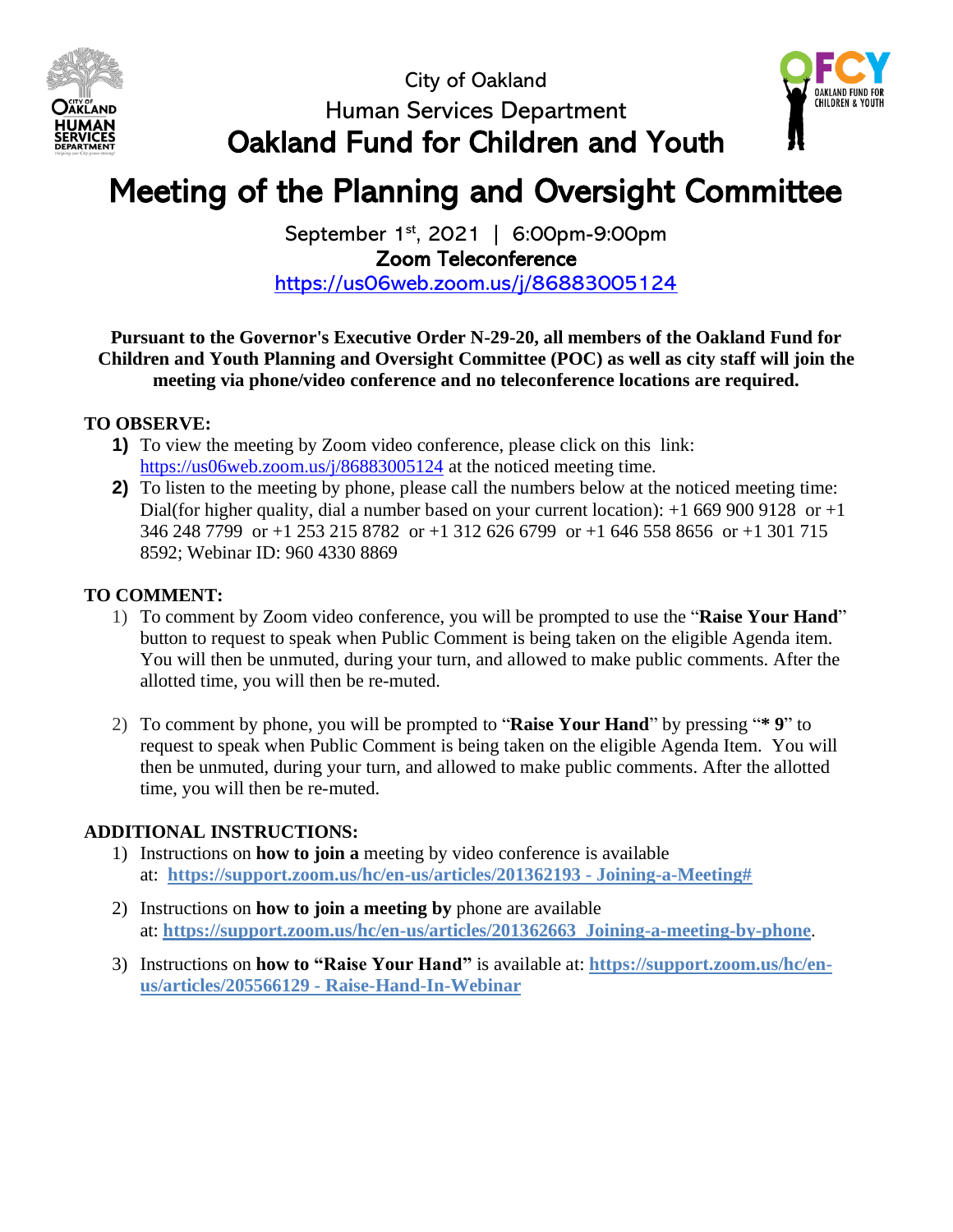



# AGENDA

| 1. Call to Order<br>Roll Call, Introductions & Announcements<br>$\bullet$<br>Review of Agenda<br>$\bullet$ | Administrative |
|------------------------------------------------------------------------------------------------------------|----------------|
| 2. Open Forum                                                                                              | Administrative |
| 3. Election of Planning and Oversight Committee (POC) Co-Chairs for 2021-2022                              | Action         |
| 4. Approval of Prior Meeting Minutes from July 7 <sup>th</sup> , 2021                                      | Action         |
| 5. Annual Orientation for POC Members                                                                      | Informational  |
| 6. Overview of POC Annual Workplan                                                                         | Informational  |
| 7. Administrative Matters                                                                                  |                |
| <b>General Announcements</b><br>٠                                                                          | Administrative |
| <b>Upcoming Meetings</b><br>$\bullet$                                                                      |                |
| 8. Adjournment                                                                                             | Administrative |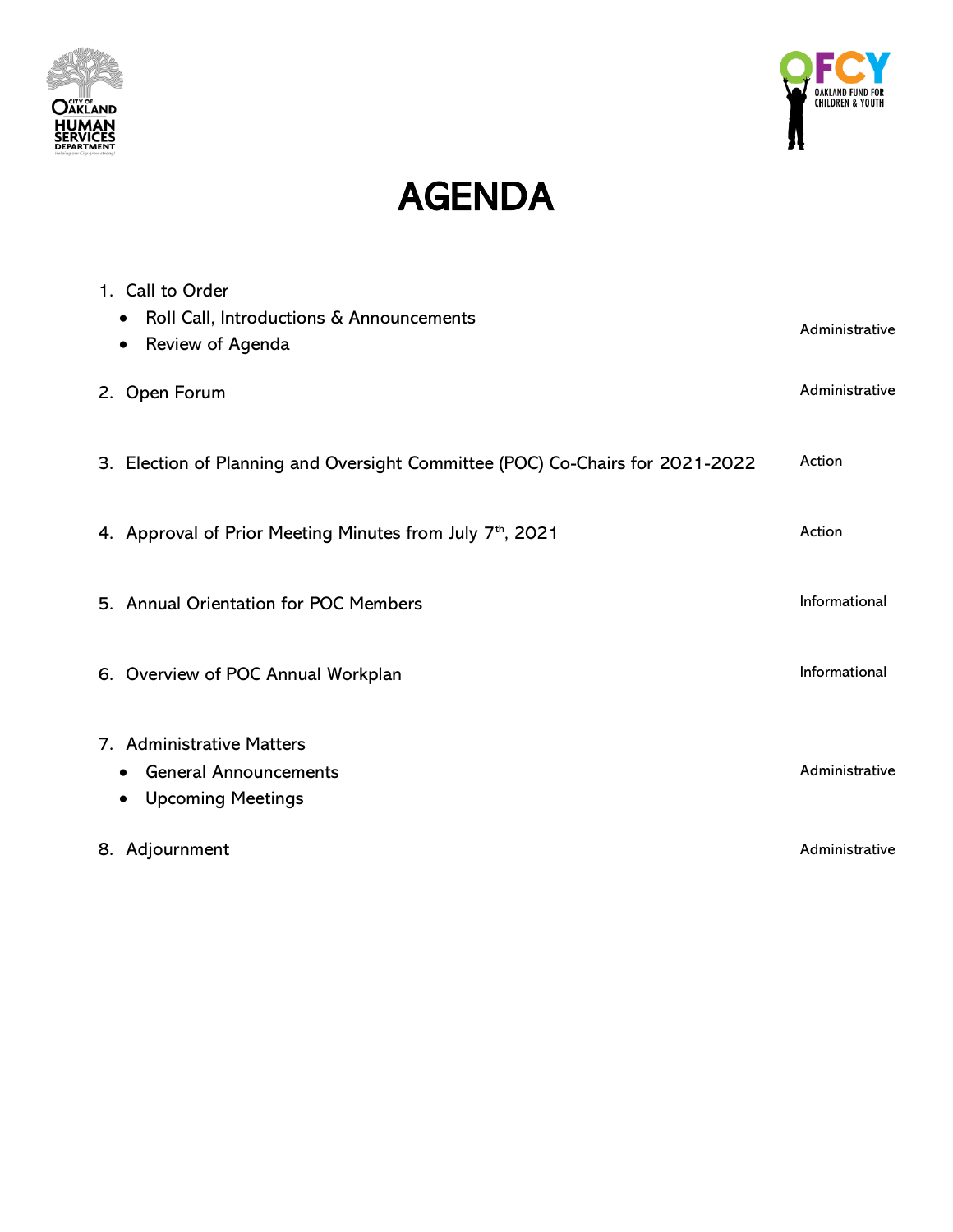

**MINUTES TO BE APPROVED** Oakland Fund for Children and Youth (*OFCY*) *Planning and Oversight Committee (POC) Meeting*

> July 7, 2021 - 6:00pm-9:00pm Zoom Teleconference

Committee Members present: Bill Riley, Kimberly Aceves, Langston Buddenhagen, Peter Lê, Anakarith Allen, Pecolia Manigo, Tasion Kwamilele

Committee Members absent: Sofia Guerrero, Anthony Bibiano, Dwayne Davis, Jorge Velasco

Staff Members present: Sandra Taylor, OFCY Director; Mike Wetzel, CYS Program Planner; Kaitlin Forgash, OFCY Administrative Assistant

#### **1. Call to Order**

The meeting was called to order at 6:04 p.m. by POC Co-Chair Langston Buddenhagen.

#### **2. Open Forum**

There were no speakers for Open Forum.

#### **3. Approval of Prior Meeting Minutes from June 23, 2021**

Co-Chair Tasion Kwamilele called for a motion to accept the prior minutes from June 23, 20121 as submitted. Member Bill Riley so motioned and Member Pecolia Manigo seconded. A roll call of the vote followed and the motion passed unanimously with 1 abstention.

#### **4. Approval of OFCY Funding Strategies for FY 2022-2025**

OFCY Director Sandy Taylor presented the FY 2022-2025 Funding Strategies for POC Approval. OFCY plans to present the Draft Strategic Plan for FY 2022-2025 to the POC in September, and then present an informational report to City Council. These 11 funding strategies fall into four goal areas: Healthy Development of Young Children, Children's Success in School, Youth Development and Violence Prevention, and Transitions to Adulthood. Funding for grants in FY 2022-2023 is projected to be \$18 million. It is possible that the funding levels may be increased at the mid-cycle review. Final determination of funding level by strategy still requires more information. Co-Chair Kwamilele called for a motion to accept the OFCY Funding Strategies for FY 2022-2025 as submitted. Co-Chair Buddenhagen so motioned and Member Kimberly Aceves seconded. A roll call of the vote followed and the motion passed unanimously.

#### **5. Recognition of Youth POC Members at the End of their Annual Term**

OFCY Program Planner Mike Wetzel thanked and recognized the Youth POC Members for their hard works. Members Anthony Bibiano, Sofia Guerrero, and Co-Chair Buddenhagen will all be leaving the POC to attend college and were thanked for their time on the committee. Co-Chair Buddenhagen was thanked for his year of exceptional service as POC Chair and years of service on the POC.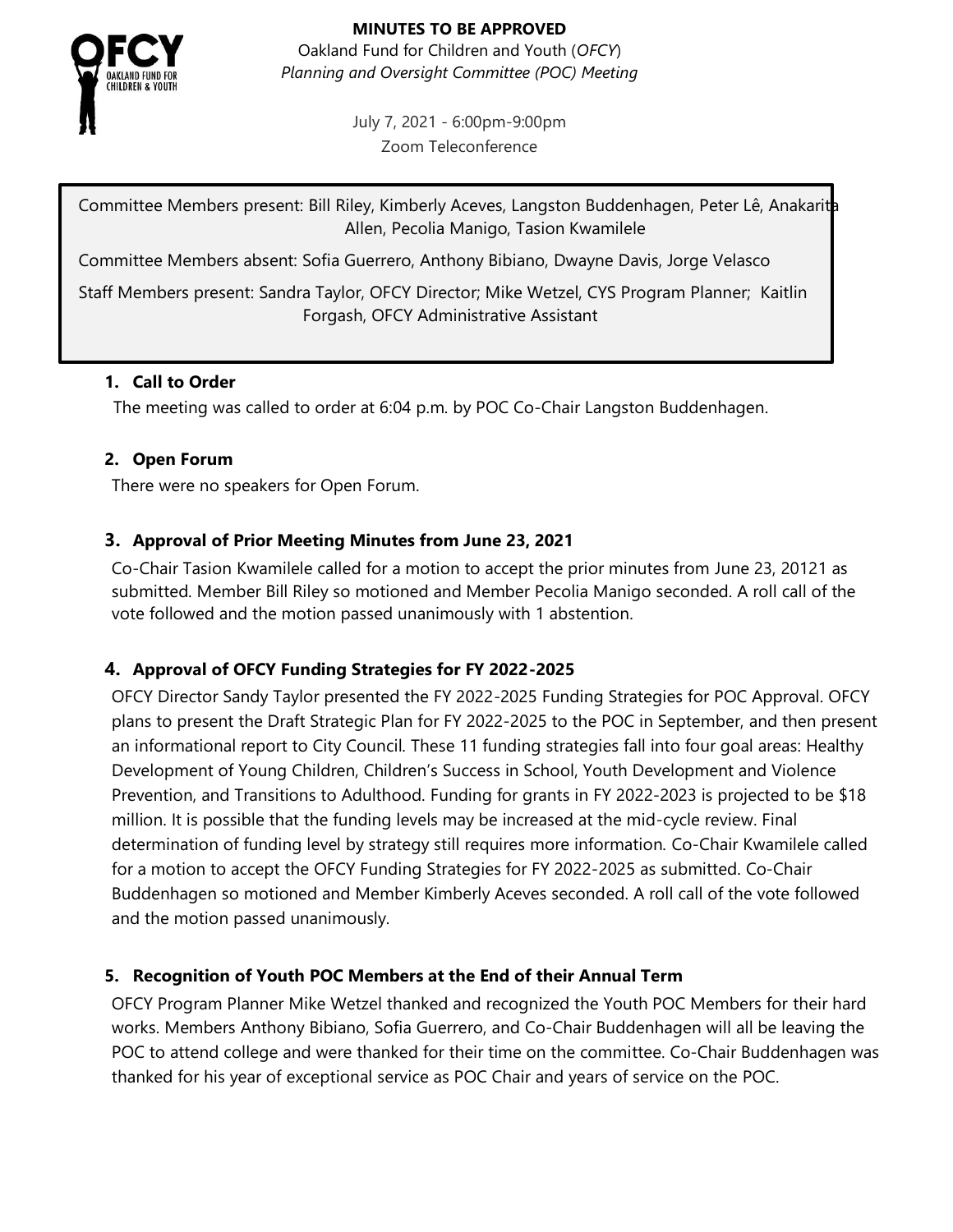

#### **MINUTES TO BE APPROVED**

Oakland Fund for Children and Youth (*OFCY*) *Planning and Oversight Committee (POC) Meeting*

> July 7, 2021 - 6:00pm-9:00pm Zoom Teleconference

#### **6. Administrative Matters**

Director Taylor updated the POC on upcoming administrative matters. The first meeting of the next fiscal year will be September 1, 2021. This meeting will include orientation and election of committee co-chairs. Staff is also planning to present the strategic investment plan in September. There may be an additional meeting in September. Staff have been reaching out to councilmembers to facilitate recruitment of new POC members. If POC members know of youth who would be interested in this work, they were encouraged to forward them the application. Program Planner Wetzel announced that the Ad hoc Strategic Planning Subcommittee completed its work and thanked the subcommittee members.

#### **7. Adjournment**

The meeting was adjourned at 6:54 p.m.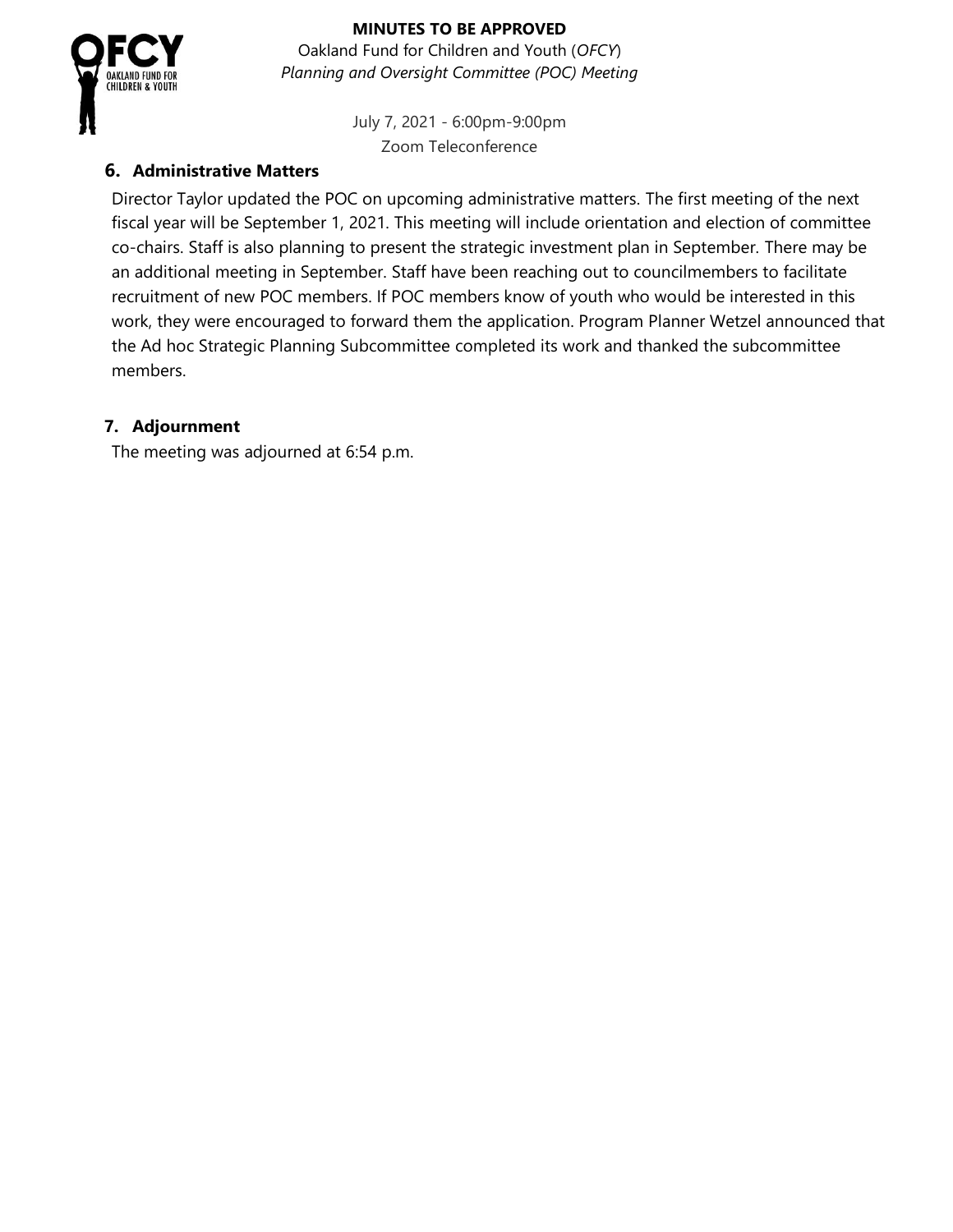## OAKLAND FUND FOR CHILDREN AND YOUTH PLANNING AND OVERSIGHT COMMITTEE **BYLAWS**

## **Table of Contents**

| Section 1:  |                                                                 |  |  |  |  |  |
|-------------|-----------------------------------------------------------------|--|--|--|--|--|
| Section 2:  |                                                                 |  |  |  |  |  |
| Section 3:  | Authority, Statutory Requirements: and Other Laws and Polices 3 |  |  |  |  |  |
|             |                                                                 |  |  |  |  |  |
|             |                                                                 |  |  |  |  |  |
| Section 1:  |                                                                 |  |  |  |  |  |
| Section 2:  |                                                                 |  |  |  |  |  |
| Section 3:  |                                                                 |  |  |  |  |  |
| Section 4:  |                                                                 |  |  |  |  |  |
| Section 5:  |                                                                 |  |  |  |  |  |
| Section 6:  |                                                                 |  |  |  |  |  |
| Section 7:  |                                                                 |  |  |  |  |  |
| Section 8:  |                                                                 |  |  |  |  |  |
| Section 9:  |                                                                 |  |  |  |  |  |
| Section 10: |                                                                 |  |  |  |  |  |
|             |                                                                 |  |  |  |  |  |
| Section 1:  |                                                                 |  |  |  |  |  |
| Section 2:  |                                                                 |  |  |  |  |  |
| Section 3:  |                                                                 |  |  |  |  |  |
|             |                                                                 |  |  |  |  |  |
| Section 1:  |                                                                 |  |  |  |  |  |
| Section 2:  |                                                                 |  |  |  |  |  |
| Section 3:  |                                                                 |  |  |  |  |  |
| Section 4:  |                                                                 |  |  |  |  |  |
|             |                                                                 |  |  |  |  |  |
| Section 1:  |                                                                 |  |  |  |  |  |
| Section 2:  |                                                                 |  |  |  |  |  |
| Section 3:  |                                                                 |  |  |  |  |  |
| Section 4:  |                                                                 |  |  |  |  |  |
|             |                                                                 |  |  |  |  |  |
| Section 1:  |                                                                 |  |  |  |  |  |
| Section 2:  |                                                                 |  |  |  |  |  |
| Section 3:  |                                                                 |  |  |  |  |  |
| Section 4:  |                                                                 |  |  |  |  |  |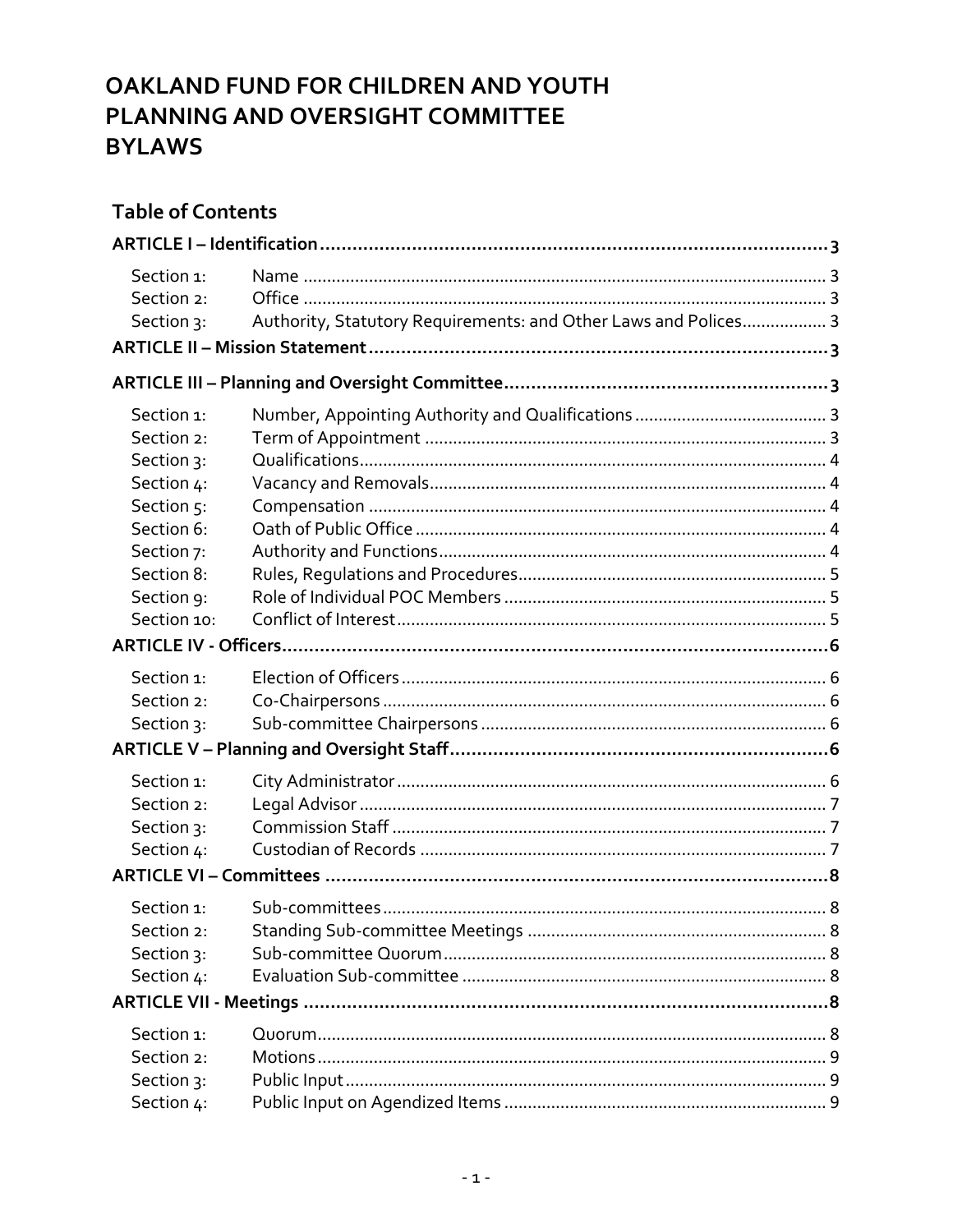| Section 5:                                                            | Public Input on Non-Agendized Items (Open Forum) 10 |  |  |  |  |
|-----------------------------------------------------------------------|-----------------------------------------------------|--|--|--|--|
| Section 6:                                                            |                                                     |  |  |  |  |
| Section 7:                                                            |                                                     |  |  |  |  |
| Section 8:                                                            |                                                     |  |  |  |  |
| Section 9:                                                            |                                                     |  |  |  |  |
| Section 10:                                                           |                                                     |  |  |  |  |
| Section 11:                                                           |                                                     |  |  |  |  |
| Section 12:                                                           |                                                     |  |  |  |  |
| Section 13:                                                           |                                                     |  |  |  |  |
|                                                                       |                                                     |  |  |  |  |
| Section 1:                                                            |                                                     |  |  |  |  |
|                                                                       |                                                     |  |  |  |  |
| Section 1:                                                            |                                                     |  |  |  |  |
| Section 2:                                                            |                                                     |  |  |  |  |
|                                                                       |                                                     |  |  |  |  |
| ARTICLE XI - Representation of the Planning & Oversight Committee  13 |                                                     |  |  |  |  |
|                                                                       |                                                     |  |  |  |  |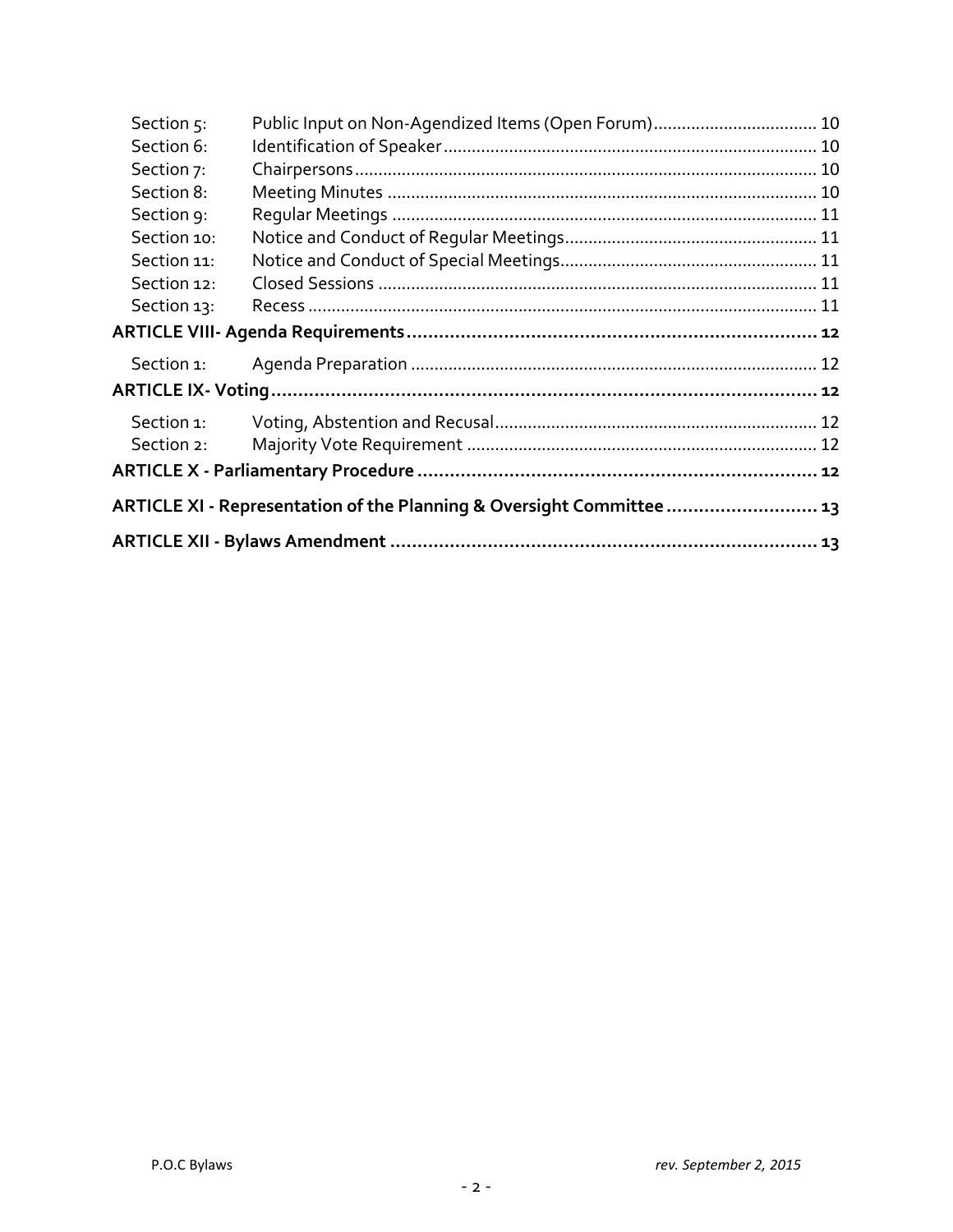## **ARTICLE I – Identification**

#### <span id="page-6-1"></span><span id="page-6-0"></span>**Section 1: Name**

The Planning and Oversight Committee ("POC") of the KIDS FIRST! Oakland's Children's Fund, DBA the Oakland Fund for Children and Youth.

#### <span id="page-6-2"></span>**Section 2: Office**

150 Frank H. Ogawa Plaza,  $4^{\text{th}}$  floor, Oakland, CA 94612

#### <span id="page-6-3"></span>**Section 3: Authority, Statutory Requirements: and Other Laws and Polices**

The POC shall comply with all applicable laws, including but not limited to, the City of Oakland Charter, the Oakland Sunshine Ordinance (Ordinance No. 11957 C.M.S., adopted January 14, 1997), the Ralph M. Brown Act (Government Code sections 54950 et seq.), the Political Reform Act of 1974 (Government Code sections 81000 *et. seq.*) , the Public Records Act (Government Code sections 6250 et seq.), the Oakland Conflict of Interest Code (Ordinance # 11979, as amended) and Charter section 1300, Measure "K", adopted at the November 1996 election and amended July 2009 as Measure D.

## **ARTICLE II – Mission Statement**

<span id="page-6-4"></span>The POC provides the oversight of the Kids First! Oakland Children's Fund as established by the Charter of the City of Oakland (Article XIII) and fulfills the duties of the POC as established therein to ensure that the Fund is used to support the healthy development of young children, help children and youth succeed in school and graduate high school, prevent and reduce violence; crime, and gang involvement, and help youth transition to productive adulthood.

## **ARTICLE III – Planning and Oversight Committee**

#### <span id="page-6-6"></span><span id="page-6-5"></span>**Section 1: Number, Appointing Authority and Qualifications**

The POC shall consist of seventeen (17) members who shall be Oakland residents. These members shall be appointed as follows: one (1) member appointed by the Mayor, two (2) members appointed by each of the City's Council members, one of whom shall be a resident not older than 21 years. (Oakland City Charter section 1305)

#### <span id="page-6-7"></span>**Section 2: Term of Appointment**

Members of the POC shall be appointed to one (1) year terms, to commence August 1 except that an appointment to fill a vacancy shall be for the unexpired term only**.**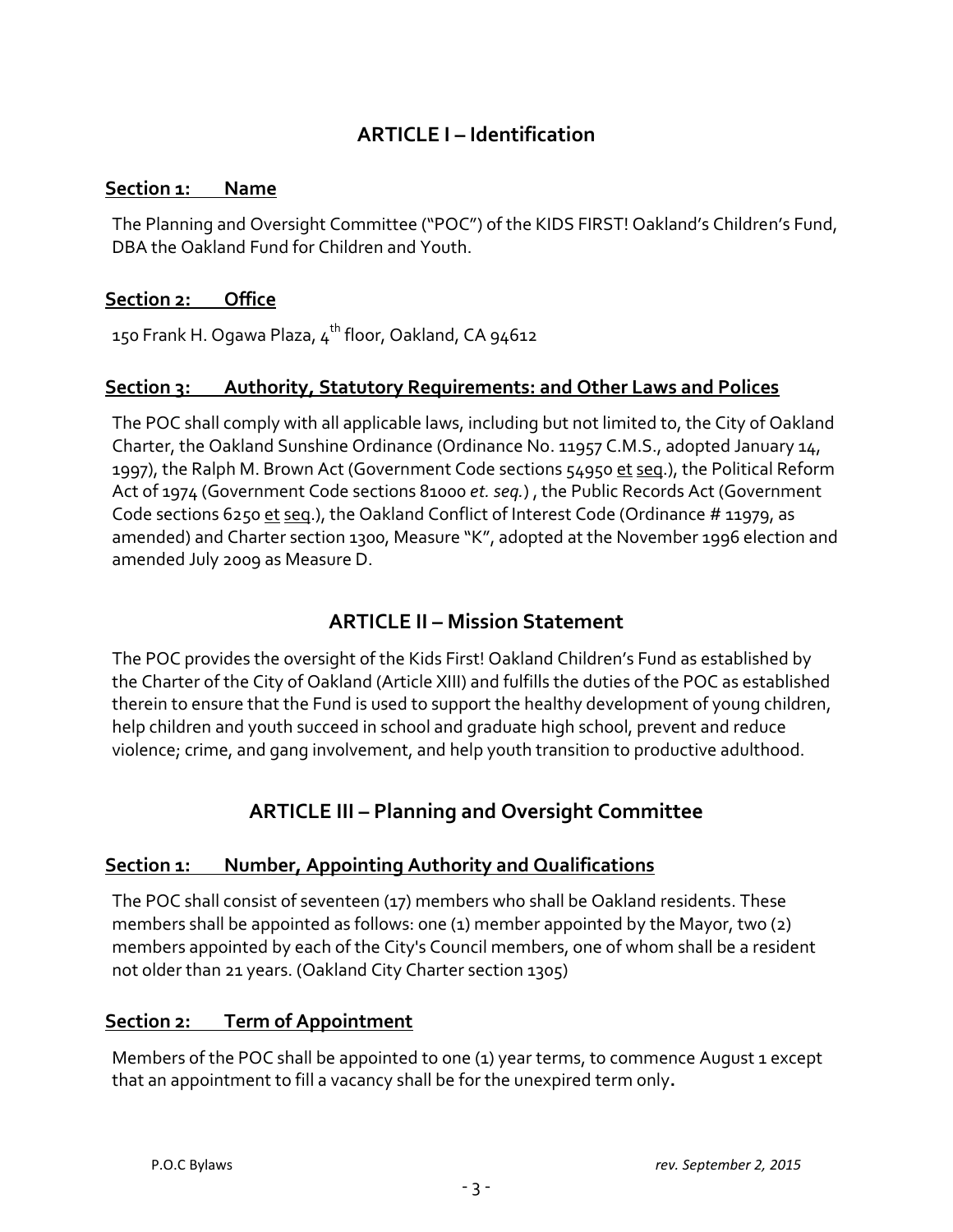#### <span id="page-7-0"></span>**Section 3: Qualifications**

Each member of the POC shall be a resident of Oakland. Each prospective member shall demonstrate strong interest in children and youth issues, and shall possess sound knowledge of, and expertise in, children and youth policy development and program implementation. (Section 1305)

#### <span id="page-7-1"></span>**Section 4: Vacancy and Removals**

- (a) A vacancy on the POC will exist whenever a member dies, resigns, is removed, or at the end of a member's term or holdover period. Any vacancy shall be filled immediately after the date that such vacancy occurs by the elected official that appointed the POC member. Councilmembers shall submit the nominations of POC candidate(s) to the Office of the City Clerk at least 20 days before the term expires.
- (b) A member may be removed pursuant to Section 601 of the Charter. Among other things, conviction of a felony, misconduct, incompetence, inattention to or inability to perform duties and absence from three (3) consecutive regularly meetings or four (4) total regularly scheduled meetings per term for any reason, except when absent by permission of the POC, shall constitute cause for removal. Commission Staff will notify appointing authority who may recommend removal. In the absence of cause, no POC members may be removed prior to the expiration of their term, notwithstanding the expiration of the term of the appointing elected official.

#### <span id="page-7-2"></span>**Section 5: Compensation**

POC members shall serve without compensation, except that youth members may receive scholarship at the end of a term based on full participation on the POC and subcommittee participation.

#### <span id="page-7-3"></span>**Section 6: Oath of Public Office**

Acceptance of the Oath of Public Office constitutes a POC member's sworn responsibility of public trust. Members are required to serve well and to faithfully discharge their duties and responsibilities diligently and consistent with the laws of the City of Oakland and all pertinent state and federal laws.

#### <span id="page-7-4"></span>**Section 7: Authority and Functions**

It shall be the f**u**nction and duty of the POC, for and on behalf of the City of Oakland, its residents, elected officials and officers to:

(a) Prepare a Three-Year Strategic Investment Plan;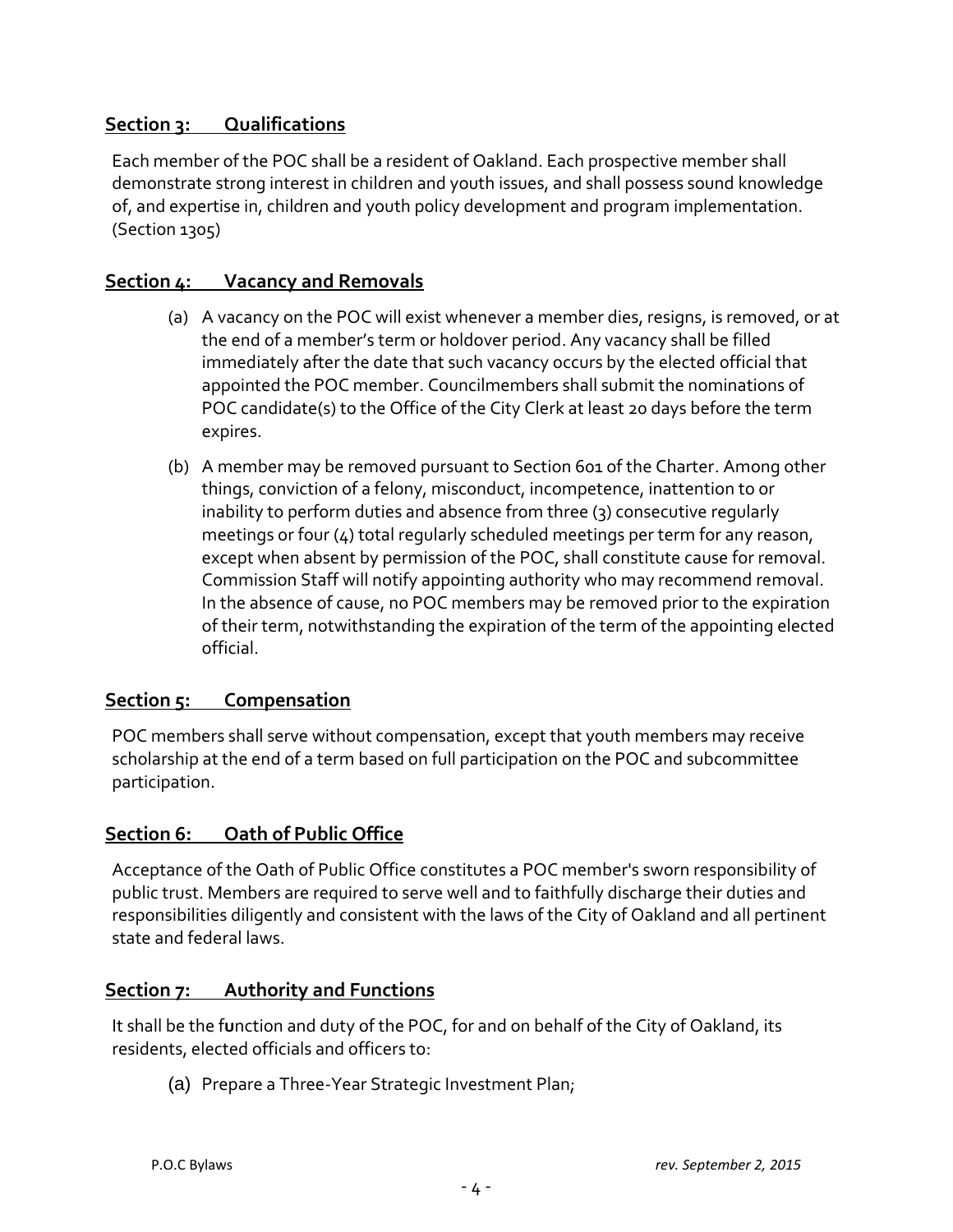- (b) Solicit funding applications from private non-profit and public agencies through an open and fair application process;
- (c) Submit final funding recommendations to the Oakland City Council, which has the authority to accept or reject the entire package.
- (d) Submit to the Oakland City Council for its adoption annual independent evaluation reports;
- (e) Receive City Auditor annual reports on the Fund's Financial Statement and the Base Spending Requirement.

#### <span id="page-8-0"></span>**Section 8: Rules, Regulations and Procedures**

Rules, regulations and procedures for the conduct of POC business shall be established by consensus. However, when a consensus is not obtained, or when the Chairpersons or a majority of the members present decide to establish rules, regulations and procedures by a vote, then POC business shall be established b*y* a majority vote of the members present. The POC must vote to adopt any motion or resolution.

#### <span id="page-8-1"></span>**Section 9: Role of Individual POC Members**

It shall be the duty of individual POC members to:

- (a) Attend monthly POC meetings on a regular and consistent basis;
- (b) Serve on at least one subcommittee;
- (c) Read materials sent in preparation for each meeting;
- (d) Help approve grantees each funding cycle
- (e) Report to the Oakland City Council and/or Mayor on POC work
- (f) Help recruit additional youth and adult members for the Committee
- (g) Represent stakeholder groups, the constituents in the Council District from which each member is appointed, or the community as a whole in providing input which reflects the concerns, visions and ideas of the community
- (h) Evaluate proposals or proposal summaries from private non-profit and public entities
- (i) Engage in analysis and discussion of issues to be brought before the POC;
- (j) Participate in POC activities and functions.

#### <span id="page-8-2"></span>**Section 10: Conflict of Interest**

Each POC member warrants and represents that he or she, any immediate family member or business associate, has no financial interest in and will not obtain benefit from any program, project, organization, agency or other entity that is seeking or will seek funding approval from the POC. Financial interest or benefit includes, without limitation, salaries, consultant fees, commissions, gifts, gratuities, favors, sales income, rental payments, investment income or other business income. A POC member shall immediately notify the City Manager or designee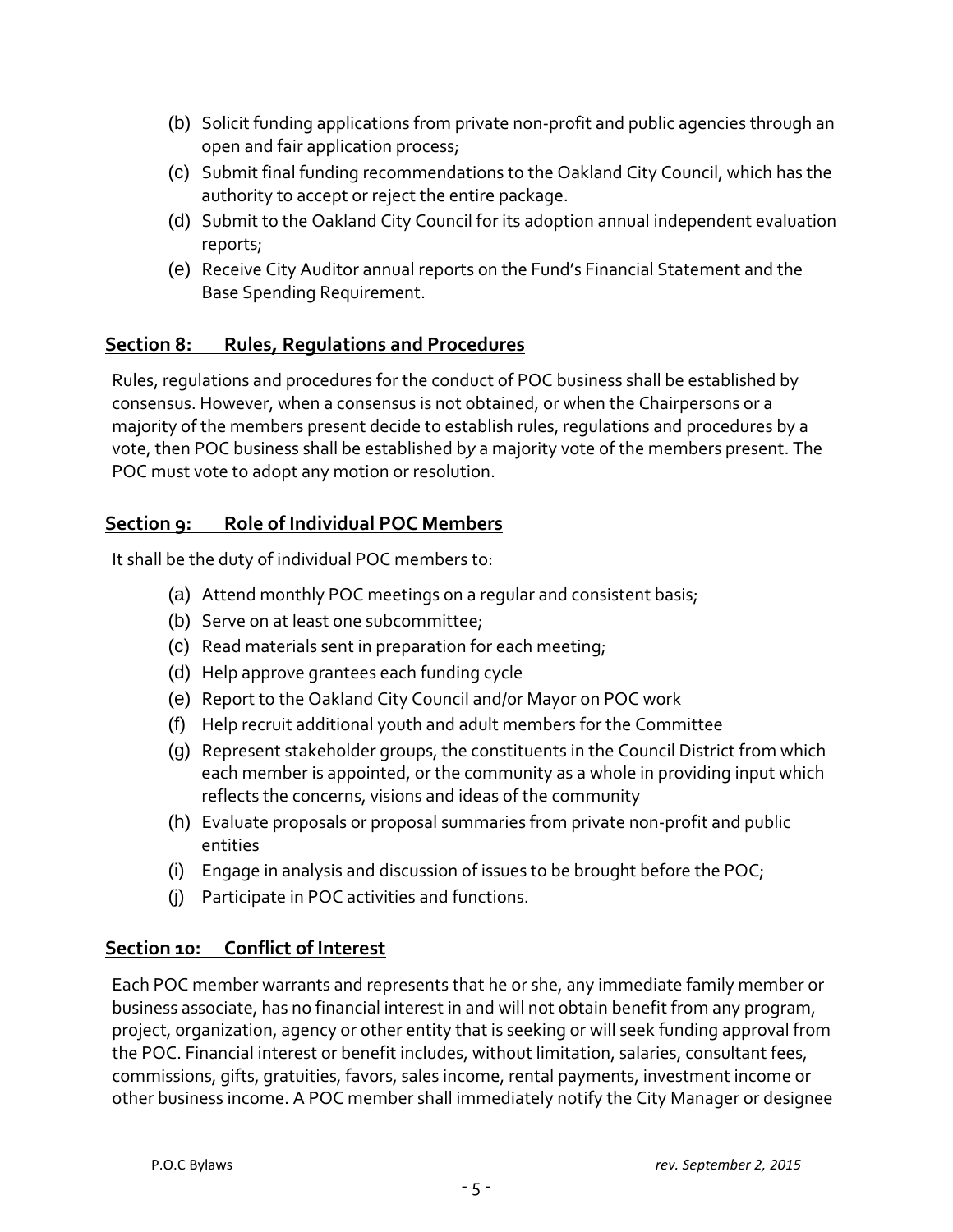<span id="page-9-0"></span>and the Chairpersons of any real or possible conflict of interest between membership on the POC and work or other involvement with entities funded or served by the Oakland Fund for Children and Youth.

## **ARTICLE IV - Officers**

#### <span id="page-9-1"></span>**Section 1: Election of Officers**

Rules, regulations and procedures for the conduct of POC business shall be established by a majority vote of the members present. The POC must vote to adopt any motion or resolution. The POC must transmit to the City Council any rules, regulations and procedures adopted by the POC within seven calendar days of adoption. A rule, regulation or procedure adopted by the POC shall become effective 60 days after approval and adoption by the POC.

#### <span id="page-9-2"></span>**Section 2: Co-Chairpersons**

There shall be at least one youth and one adult Chairperson. The Chairpersons shall preside at all meetings of the POC and are ex-Officio members of all standing Sub-committees. The Chairpersons are accountable to the POC as a whole in setting policy and shall also perform such duties as may be assigned by the POC. The Chairpersons, or the Chairpersons' designee, serves as the liaisons to the media and other departments and agencies as necessary. The Chairpersons, or the Chairpersons' designee, are the official representatives of the POC and are the only individuals authorized to make reports to City Council on behalf of the POC.

Chairpersons shall be elected by majority vote of the POC at its first regular meeting in September. Each Chairperson shall serve a one year (1) term or an unexpired term ending in August. Chairpersons cannot serve more than two (2) consecutive terms. A Chairperson may be removed for cause at a regular or special meeting after ten (10) days notice to the Chairperson by a vote of at least two-thirds of the POC members, but not fewer than seven (7), in attendance at the meeting.

#### <span id="page-9-3"></span>**Section 3: Sub-committee Chairpersons**

<span id="page-9-4"></span>The Sub-committee Chairpersons shall perform the duties and responsibilities that may be delegated by the Chairpersons, and carry out the assignments traditionally assigned to that Sub-committee.

## **ARTICLE V – Planning and Oversight Staff**

#### <span id="page-9-5"></span>**Section 1: City Administrator**

The City Administrator, or designees thereof, shall provide the POC with staff assistance as necessary to enable the POC to fulfill its functions and duties. The assigned staff shall prepare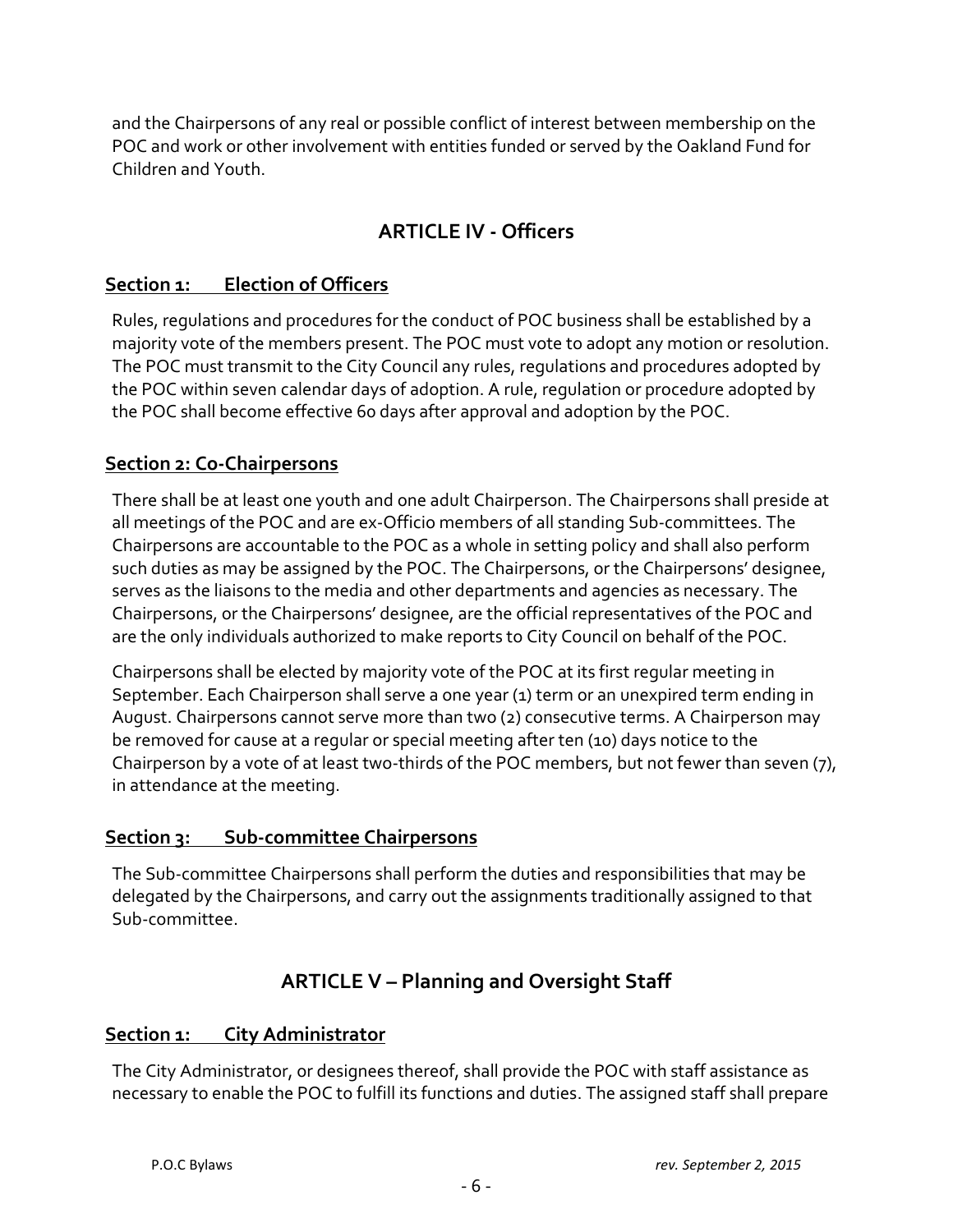agendas, oversee compliance with meeting notice requirements in the Ralph M. Brown Act and the Oakland Sunshine Ordinance, and record minutes for all regularly scheduled POC meetings and standing Sub-committee meetings.

#### <span id="page-10-0"></span>**Section 2: Legal Advisor**

- (a) The City Attorney is the POC's legal advisor. The City Attorney shall provide the POC with legal assistance; to the extent such assistance does not constitute a conflict of interest. If the City Attorney in consultation with the POC, makes a determination communicated in writing that she or he cannot, consistent with the California State Bar Rules of Professional Conduct, provide advice sought by the POC in any particular case, the City Attorney may retain outside counsel at the City's expense. (Oakland City Charter section 401.)
- (b) Any member of the POC may consult informally with any attorney assigned to the POC on any matter related to POC business. However, a request from a POC member for assistance from the POC's assigned attorney requiring significant legal research, a substantial amount of time and attention or a written response, may be made only through the POC Chairs or by a majority vote of the POC or any of its officially constituted Sub-committees.

#### <span id="page-10-1"></span>**Section 3: Commission Staff**

The POC's staff shall report to the Chairpersons, who shall be responsible for staff priorities. POC members may consult staff informally, but any request for substantial assistance or a written report must be authorized by the POC, or designee, or by a majority vote of the POC as a whole.

#### <span id="page-10-2"></span>**Section 4: Custodian of Records**

Pursuant to section 20.020.240 of the Sunshine Ordinance, the POC shall maintain a public records file that is accessible to the public during normal business hours. The City Clerk shall be the official custodian of these public records, which shall be maintained in the manner consistent with records kept by the City Clerk on behalf of all other standing Commissions. In addition, the City Manager, or designee, shall maintain, on behalf of the POC, a set of public records.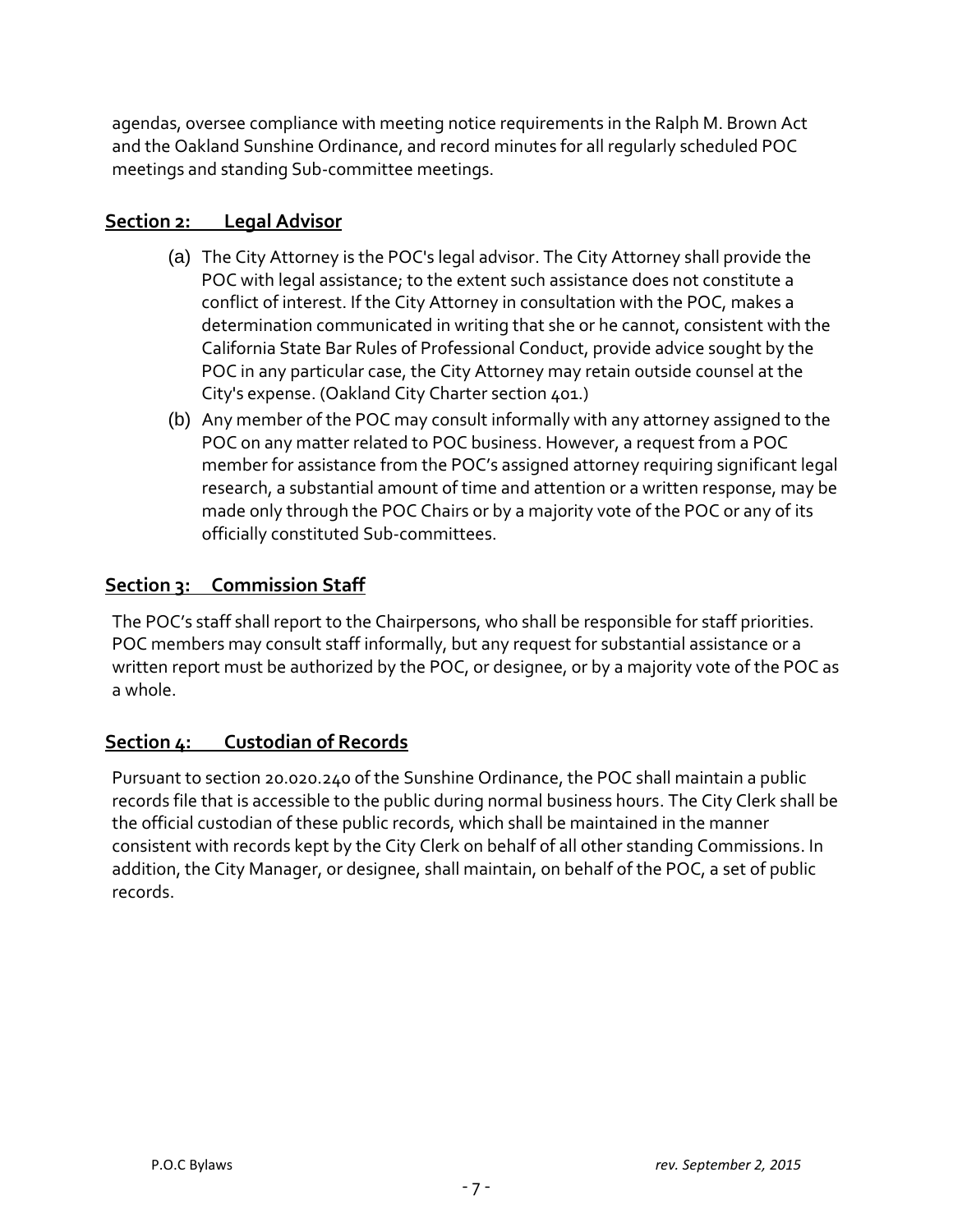## **ARTICLE VI – Committees**

#### <span id="page-11-1"></span><span id="page-11-0"></span>**Section 1: Sub-committees**

It is the policy of the POC to appoint individual POC members to perform specific tasks or functions. The Chairpersons are authorized to form standing and ad hoc Sub-committees, as deemed necessary to carry out the responsibilities of the POC. With respect to standing Subcommittees that are formed, the Chairpersons shall appoint POC members to serve as Subcommittee chairperson(s) for a period of up to one (1) year, unless otherwise specified. Individuals appointed to ad hoc Sub-committees shall serve for the period specified by the Chairpersons.

#### <span id="page-11-2"></span>**Section 2: Standing Sub-committee Meetings**

Standing Sub-committees shall meet at a regularly scheduled time or at the call of their chairs, or as deemed necessary by a majority of the Sub-committee membership.

#### <span id="page-11-3"></span>**Section 3: Sub-committee Quorum**

A majority of the members of a Sub-committee constitutes a quorum.

#### <span id="page-11-4"></span>**Section 4: Evaluation Sub-committee**

<span id="page-11-5"></span>This standing Sub-committee shall be responsible for overseeing the annual independent outcome and process evaluations and advising the POC on such matters.

#### **ARTICLE VII - Meetings**

#### <span id="page-11-6"></span>**Section 1: Quorum**

At all meetings of the full POC, the presence of a majority of the POC shall constitute a quorum for the purposes of conducting a meeting. In the event that a quorum is not established within fifteen (15) minutes of the noticed start time of the meeting, the Chairpersons, in their discretion, may cancel the meeting. In the alternative, the Chairperson may elect to wait an additional fifteen (15) minutes before taking action to cancel the meeting. The Chairperson should consider such factors as prior notice that a member would arrive late, or the need to take official action on an important item of business once a quorum has been established.

If the meeting is cancelled, unofficial discussion of the items noticed on the agenda may continue, but no formal action may be taken. A designee of the City Manager will prepare a record of the discussion and the record will reflect (i) whether or not the meeting was canceled due to a lack of a quorum and (ii) that no formal action was taken on the items discussed.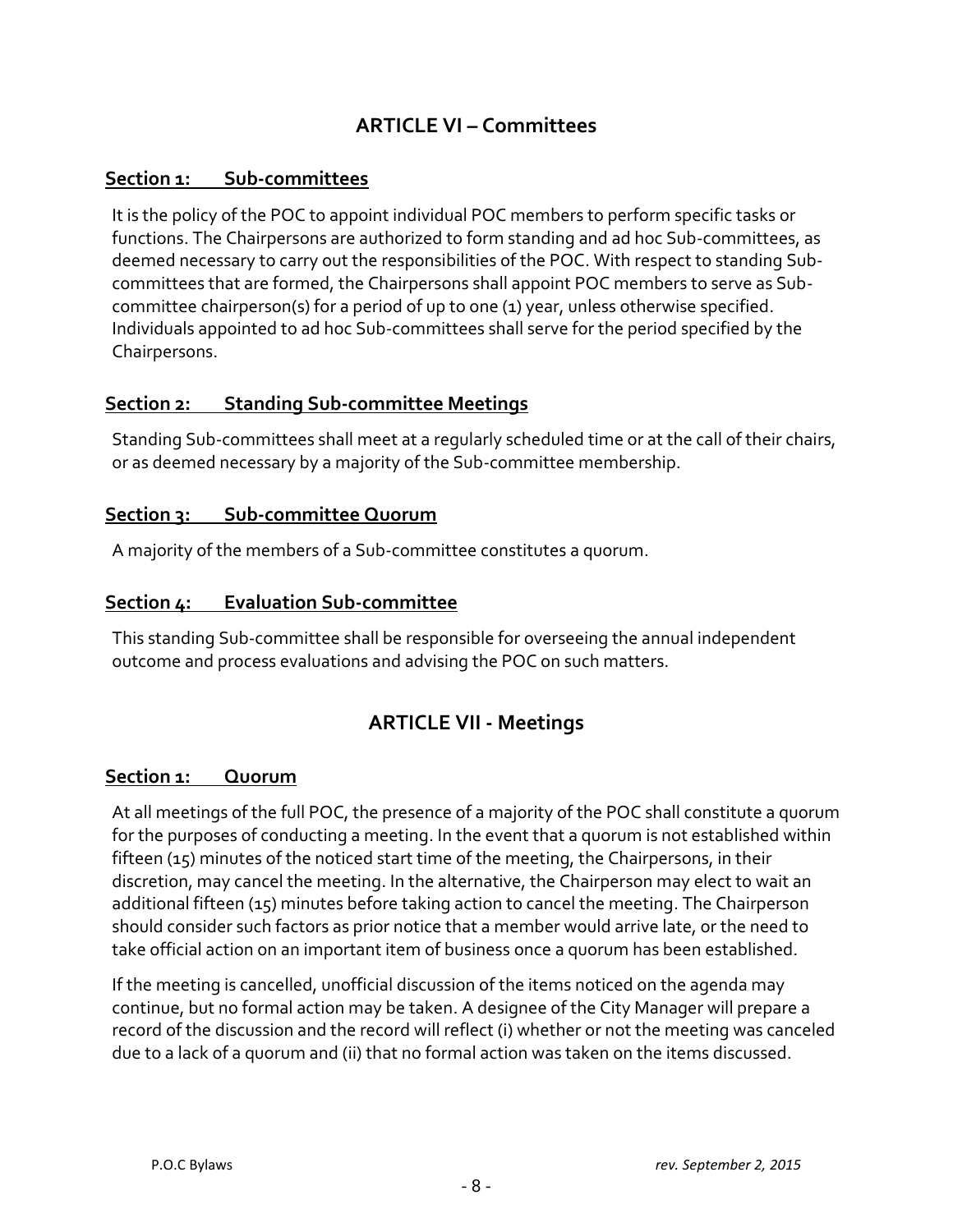The individual designated by the City Manager to prepare a record of the meeting shall keep a record of POC members' attendance. The attendance record shall reflect absences and tardiness (arrival more than fifteen (15*)* minutes after the scheduled start time) and shall indicate whether the absence or tardiness was excused or unexcused. A POC member shall notify the Chairperson or the designee of the City Manager of an anticipated absence.

#### <span id="page-12-0"></span>**Section 2: Motions**

If any POC member shall demand a second to any motion, such motion shall not be debated, or further discussed or considered, or voted upon, until after a second to such motion is made by a POC member.

#### <span id="page-12-1"></span>**Section 3: Public Input**

All interested persons shall be allowed to express their views (oral or written) at regular POC or standing Sub-committee meetings regarding matters within the jurisdiction of the POC and at special POC or standing Sub-committee meetings on matters that are agendized. However, the POC agenda need not provide an opportunity for members of the public to address the POC on any item that has already been considered by a Sub-committee composed exclusively of POC members, at a public meeting wherein all interested members of the public were afforded the opportunity to address the Sub-committee on the item, before or during the Subcommittee's consideration of the item, unless the item has been substantially changed since the Sub-committee heard the item, as determined by the POC.

#### <span id="page-12-2"></span>**Section 4: Public Input on Agendized Items**

A person wishing to speak must submit his or her name and the item on the agenda he or she wishes to discuss, if any, to Commission Staff before being recognized by the Chairpersons. A person wishing to speak must complete a speaker card for each agenda item on which he/she wishes to speak. Multiple agenda items cannot be listed on one speaker card. Speakers' cards must be received by the Chairpersons prior to the agenda item being called, unless consent to speak is given by the Chairpersons, or a majority of the POC or Sub-committee. If a speaker signs up to speak on multiple items listed on the agenda, the Chairpersons may rule that the speaker be given an appropriate allocation of time to address all issues at one time (cumulative) before the items are called.

Each agenda for regular or special meetings of the POC, or its standing Sub-committees at which action is proposed to be taken on an item, shall provide an opportunity for each member of the public to directly address the POC prior to action thereupon. Each person wishing to speak on an item shall be permitted to speak once based upon previously adopted time constraints, which are reasonable and uniformly applied.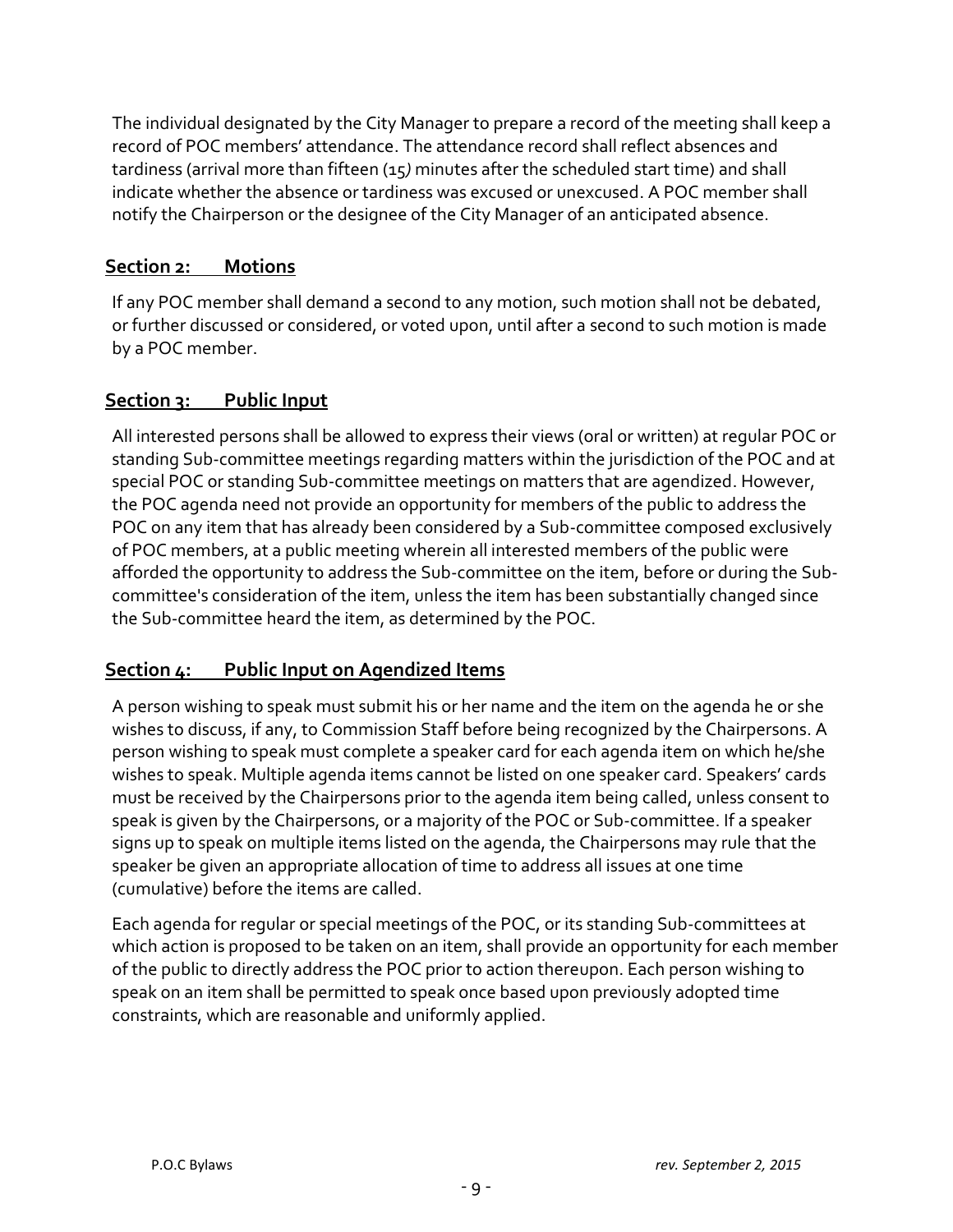#### <span id="page-13-0"></span>**Section 5: Public Input on Non-Agendized Items (Open Forum)**

All regular POC meetings shall provide the opportunity for public comment on items not on the agenda but within the jurisdiction of the POC. Such opportunities for public comment, Open Forum, shall appear on the agenda prior to adjournment. Each person wishing to speak on such items shall be allowed to do so, after filling out a speaker's card. The POC may limit the time for public comment under Open Forum to a total of fifteen (15) minutes. Members of the public may, after submittal of speaker cards, address the POC regarding any items of public interest that are not on the meeting agenda. Ordinarily, each speaker may speak for up to two (2) minutes, but the Chairpersons have the discretion to limit or extend the time. Open Forum speaker cards are to be numbered in the order received by the Commission Staff.

#### <span id="page-13-1"></span>**Section 6: Identification of Speaker**

Persons addressing the POC or Sub-committees shall state their names and the organization they are representing, if any. They shall confine their remarks to the subject under discussion, unless they are speaking during the Open Forum portion of the Agenda.

#### <span id="page-13-2"></span>**Section 7: Chairpersons**

Where eight (8) or more speakers have submitted speaker's cards, the Chairpersons may, in the interest of time, request that speakers organize by sides with designated speakers. The Chairpersons shall maintain order in the chamber, have authority to refuse the floor to any person, and may limit or extend the time allocated to any speaker. The Chairpersons may rule a public speaker out of order if:

- (a) the speaker is speaking beyond the allocated time limit;
- (b) the speaker's remarks are not relevant to the agenda item or are repetitious;

(c) the manner, tone and content of the speaker's remarks are disruptive (disturb the peace and good order of the meeting), attack the character of individuals or are abusive (e.g. use vulgar or obscene language).

The public has the right to criticize policies, procedures, programs or services of the City, the POC or of any other aspect of the City's or POC's proposals or activities or the acts or omissions of the POC or its staff or that of other public employees. The POC shall not abridge or prohibit public criticism. Nothing in this section confers any privilege or protection beyond that which is otherwise provided by law.

#### <span id="page-13-3"></span>**Section 8: Meeting Minutes**

Minutes shall be taken at every regular and special POC meeting. The Minutes shall be taken by Commission Staff.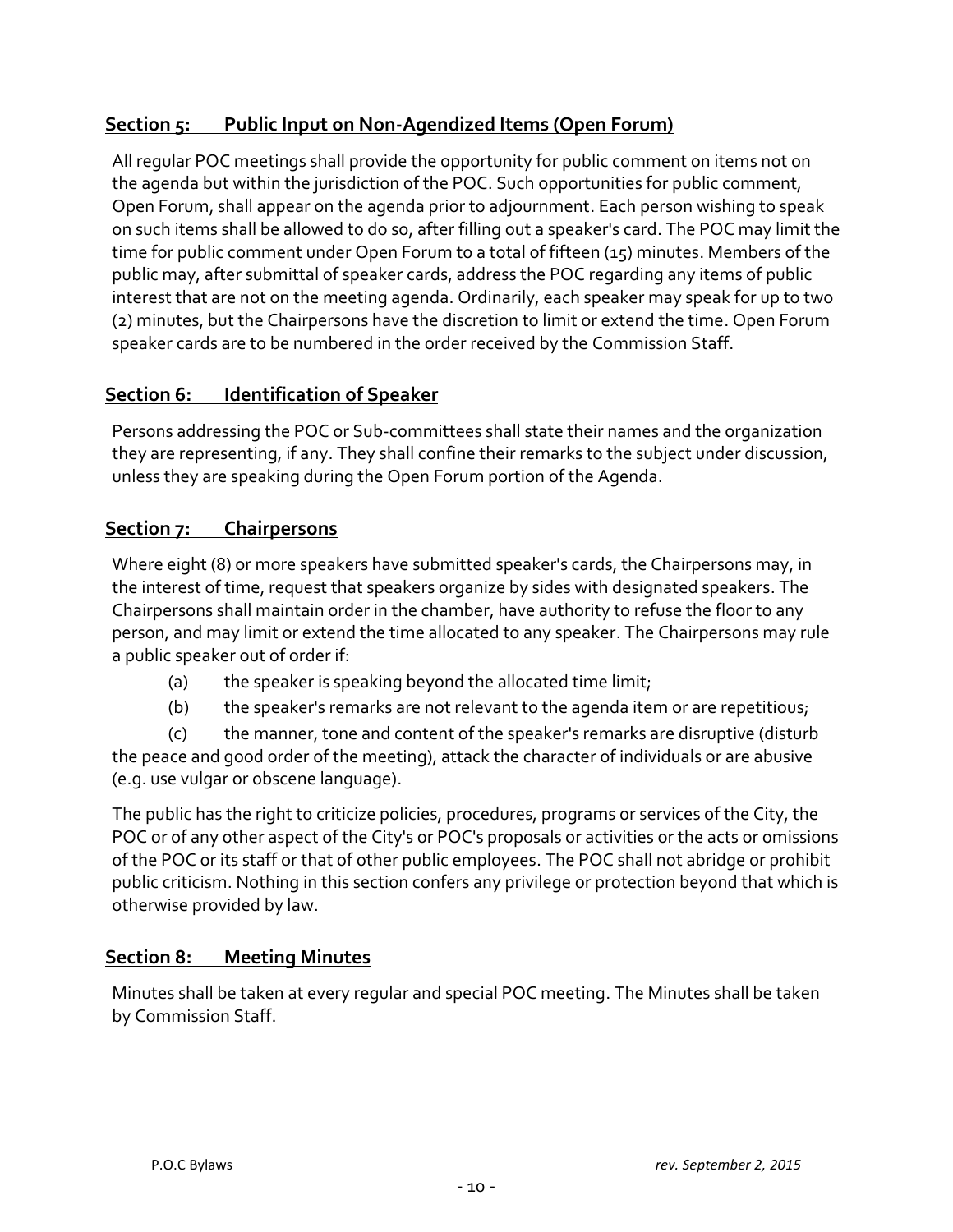#### <span id="page-14-0"></span>**Section 9: Regular Meetings**

Regular POC meetings shall be held on the first and/or third Wednesday of each month at 6:00 p.m. or as otherwise set forth in the published calendar and posted on the internet with proper notice. Other meetings may be called as needed. Meetings shall be held in Oakland City Hall, One Frank H. Ogawa Plaza, in the City of Oakland, CA. The POC is in recess in the month of August.

#### <span id="page-14-1"></span>**Section 10: Notice and Conduct of Regular Meetings**

Notices and agendas of all regular POC and standing Sub-committee meetings requiring notice shall be posted in the City Clerk's Office and on an exterior bulletin board accessible twenty-four (24) hours a day. Notice of regular meetings shall be posted at least seventy-two (72) hours before the meeting. Action may only be taken on items that comply with the notice provisions of the Sunshine Ordinance and the Brown Act.

#### <span id="page-14-2"></span>**Section 11: Notice and Conduct of Special Meetings**

Special POC or Sub-committee meetings may be called at any time by the Chairperson or by a majority of the POC members or standing Sub-committee members or standing POC members. Notice of all special meetings shall be posted on an exterior bulletin board and filed with the Office of the City Clerk at least 48 hours (excluding Saturday, Sunday, and Holidays) before the time of the meeting set forth in the Agenda. All other notice requirements of the Sunshine Ordinance and the Brown Act shall be met.

#### <span id="page-14-3"></span>**Section 12: Closed Sessions**

The POC is authorized to hold closed (non-public) sessions at regular and special meetings for purposes of confidential discussions such as pending litigation. Upon consultation with a legal advisor from the City Attorney's Office, and the determination that a closed session is both authorized and appropriate under the circumstances, the POC may call for a closed session. Appropriate notice will be given for all closed sessions.

#### <span id="page-14-4"></span>**Section 13: Recess**

The POC shall recess for the period of August 1 through August 31 each year, which shall be known as the "annual recess." During the annual recess the POC may be convened by the Chairpersons for special POC meetings or by the Chairperson for a standing Sub-committee meeting.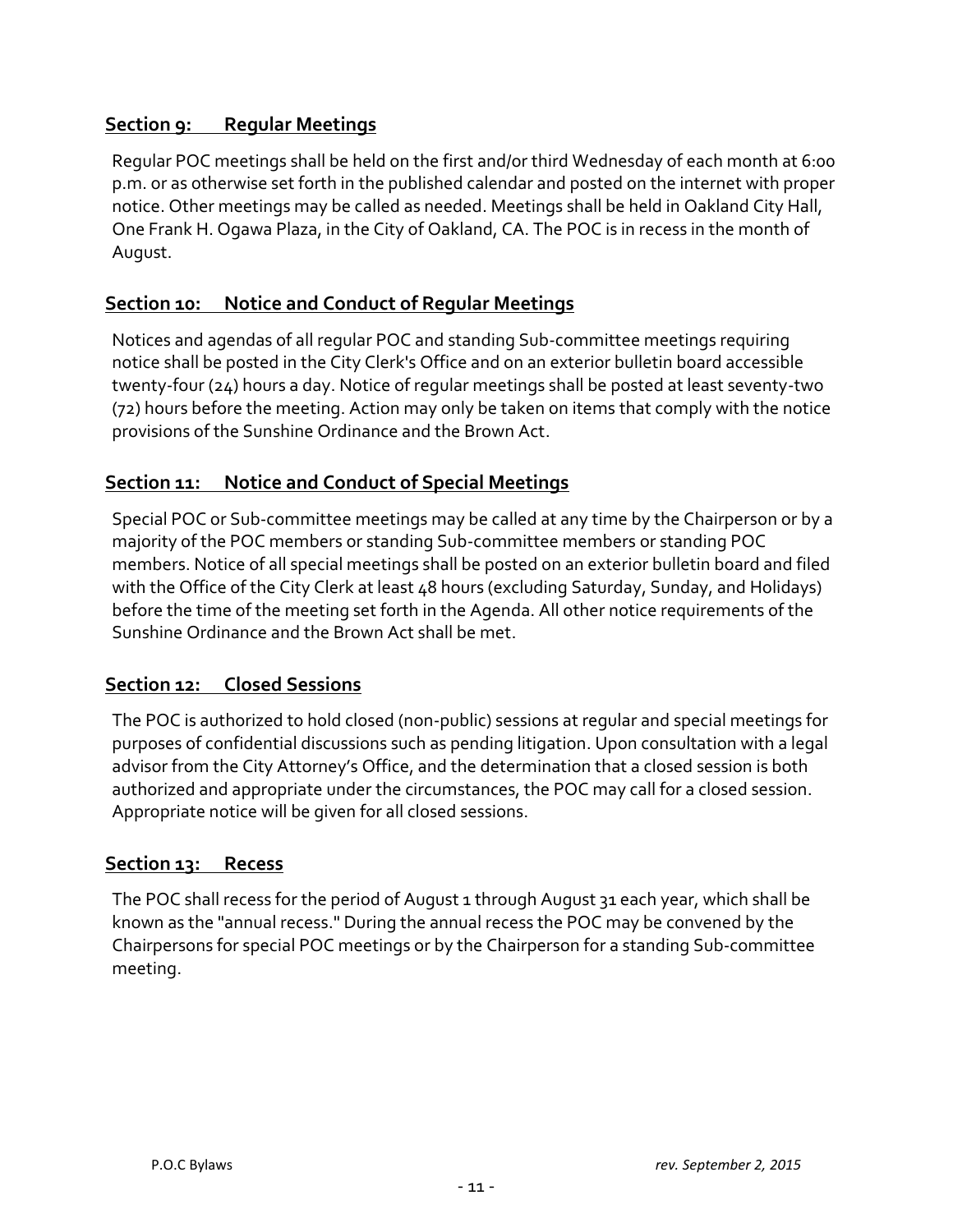### **ARTICLE VIII - Agenda Requirements**

#### <span id="page-15-1"></span><span id="page-15-0"></span>**Section 1: Agenda Preparation**

The agenda is prepared through the joint effort of the Chairpersons and Commission Staff. The agenda shall contain a meaningful description of each item to be transacted or discussed at the POC or Sub-committee meeting so that a person can reasonably determine if his or her interests may be affected by the item.

## **ARTICLE IX- Voting**

#### <span id="page-15-3"></span><span id="page-15-2"></span>**Section 1: Voting, Abstention and Recusal**

Each member present at a POC or standing Sub-committee meeting shall vote on all matters put to a vote, unless the member abstains*,* is excused from voting by a motion adopted by a majority of the members present or unless the member declares he or she has a conflict of interest, or has been advised to recuse himself or herself from the vote by the City Attorney because he or she may have a conflict of interest regarding the item.

#### <span id="page-15-4"></span>**Section 2: Majority Vote Requirement**

All major decisions by the POC shall require a consensus or, if a consensus is not reached and if so determined by the Chairpersons, the Chairpersons may call for an affirmative vote of the majority of those members present.

#### **Section 3: Voting by Proxy**

<span id="page-15-5"></span>Voting by proxy is prohibited.

#### **ARTICLE X - Parliamentary Procedure**

#### **Section 1: Rosenberg's Rules of Order**

The business of the POC and its standing Sub-committees shall be conducted, to the extent possible, in accordance with parliamentary rules as contained in Rosenberg's Rules of Order (Revised 2011), except as modified by these rules and in accordance with State open meeting laws and local open meeting laws, including the Oakland Sunshine Ordinance. The City Attorney, or such other person as may be designated by the Chairpersons, upon approval of the POC shall serve as the official parliamentarian for meetings of the POC.